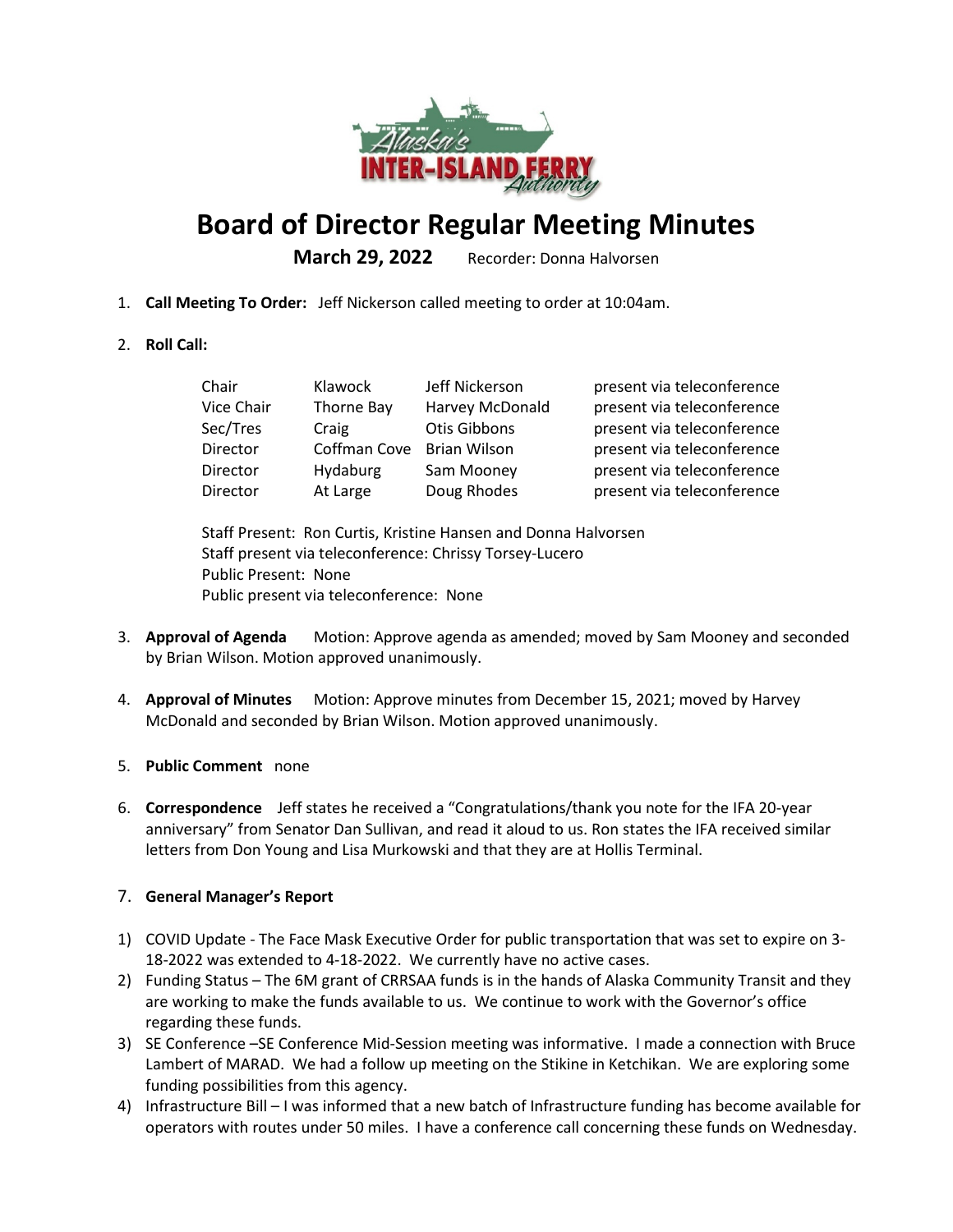I met with Miles Baker the head of the Financial Analysis for the State. We have been discussing options on receiving infrastructure funds.

- 5) There will be a Grant Symposium organized by Lisa Murkowski April 11 &12 in Anchorage. The 11<sup>th</sup> is a Federal symposium, the  $12<sup>th</sup>$  is a State symposium. Chrissy will be attending.
- 6) Operating Status We are currently running 7 days a week.
- 7) M/V Prince of Wales status In Operation.
- 8) MV Stikine Status Currently in Dry Dock until about 4-15. Propulsion system overhaul and upgrades.
- 9) Staffing We are currently looking for a Relief Deck Hand and one terminal agent in both KTN and HYL. We are also down our Port Engineer. Our Assistant Port Engineer, Rich Rogers and I have been filing the gap until we can identify a long-term solution.
- 10) Metlakatla Run The M/V Lituya will be out of service in June, July and August. We will be initially offering 4 day a week service and may go to 5 day a week service if volume dictates. We will be increasing our tradition fare for the Met run to be more in line with the average fare the AMHS charges. This will be a 15% increase to our traditional fare.
- 11) Budget While Chrissy will cover off on the first reading, I wanted to chime in on wages. Due to the nature of the current economy I have asked Chrissy to budget a 5% COLA. I am not usually a fan of COLA but we will continue to loose employees if we don't do something. In addition to the 5% COLA we are budgeting an additional 5% in wages for step and merit increases.
- 12) Lifetime pass for DeeDee Jefferies. I would like to add DeeDee to the list of lifetime pass recipients for her long service as a dutiful Board member. Furthermore, I would like to re-write the lifetime pass policy to include board members with more than 10 years of service. Respectfully Submitted, Ron

Jeff asked if we talked to AMHS and MTM fare and run? Ron states he talks to them about run/fare but how the process goes is that AMHS declares that they will need to do maintenance on the Lituya thus cancelling runs for that timeframe. Metlakatla Mayor then contacts IFA and requests that we provide service during that time. If the IFA accepts the request, the IFA must get permission from AMHS to use the Annette Bay dock. Ron continues that we use AMHS fares and schedule as a guideline for what to charge and when to sail. Jeff was concerned about increasing their fare yet reducing service. Ron replies that because the fuel prices have increased so much, we need to be sure we can cover costs; if ridership warrants more than 4 sailing days per week, we will increase to 5 per week. Harvey asks what's happening with Saxman dock and how that would effect IFA. Ron states its still in discussion stage and that the mayor's of Saxman and MTM are considering creating their own port authority and making that run; nothing set in stone to date. Sam likes the suggestion to include BOD in Lifetime pass travel benefit and would like to see it on next meeting's agenda. He also asks about how vacancy for Port Engineer position is being handled, and Ron states we are looking at 6 months to evaluate where we're at. He continues that he thinks it may take 6 months to decide best option - to hire within, to create a position between Port Eng and Assistant Port Eng, to hire a new Port Eng or to consider any other options that are thought of. Doug asks about AMHS dynamic pricing and how we will compare to it, and Ron and Donna state our new fare will be in the lower 1/3 range of their pricing, so still very reasonable. Doug also states he agrees with the 5% COLA and that it's a great idea.

## 8. **Old Business** none

## 9. **New Business**

a) Update on 3 expiring BOD seats: Donna states Coffman Cove reappointed Brian Wilson and Thorne Bay reappointed Harvey McDonald to BOD seats; we have not heard from Hydaburg yet. Acceptance of the 2 reappointments will occur at our next meeting. I will continue to contact Hydaburg Mayor and Sam will follow up as well. Otis asks about Officer Terms, and Donna states they are up to renew June 2023.